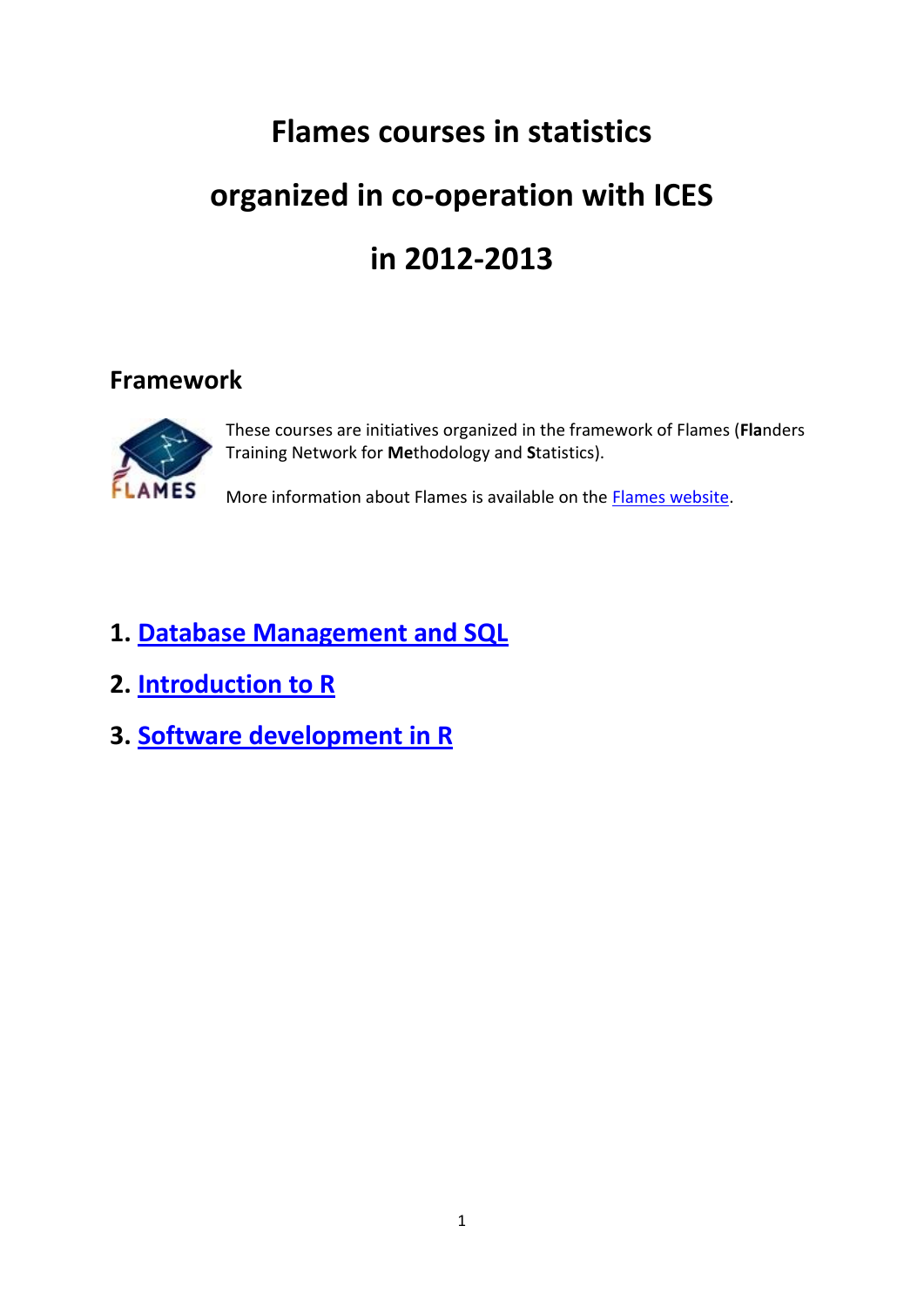## <span id="page-1-0"></span>**Database Management and SQL**

#### **Dates**

January 17, 24 and 31, February 7, 2013, from 5.30 pm to 9 pm.

#### **Venue**

Faculty of Science, [Campus Sterre,](https://edit.ugent.be/we/nl/diensten/ipvw-ices/contact/locaties/sterre) Krijgslaan 281, Building S9, Ghent. PC room K.Zuse, 3rd floor.

#### **Description**

Data is abundant, actionable insights are scarce. Nowadays, the digital revolution allows companies and researchers to capture, store and manage massive volumes of data from a wide range of internal and external sources. Depending on the research discipline, researchers can often get access to the data in scientific data repositories. Some of the available data is structured (e.g. drug prescription data, purchase transaction data, protein database, etc.) whereas other data is unstructured (e.g. social media data, location-services data, website text data, etc.). But without the proper systems and processes to turn these massive data volumes into value, companies and researchers find themselves drowning in the data deluge.The key question is no longer how to gather more data, but how to turn the data that already exists into meaningful insights.

This course will give you the tools to manage structured data as stored in a Relational DataBase Management System (RDBMS). It will enable you to understand and analyze the structure of relational databases. You will learn how to draw insights from the data stored in such a RDBMS by writing appropriate and efficient queries in SQL (structured query language) programming language (in casu: Oracle SQL). You will have ample opportunities to put theory into practice during numerous exercises on PC querying various relational databases with Oracle SQL Developer.

#### **Session 1**

Discussion of the importance of database management systems. Explanation of the difference between structured and unstructured data and its implications for data management (relational database management systems vs unrelational database management systems like Hadoop File system HDFS). Which principles are at the basis of building a good database? How to express the relational structure by defining an appropriate Entity Relationship Diagram? How to read an Entity Relationship Diagram?

#### **Session 2**

How to query a relational database? Structured Query Language and SQL programming dialects. Core SQL objects and data types. Basic select statement. Difference between "where" statement and "having" statement in combination with "group by" statement. SQL functions allowing to find the minimum, average or maximum value, the first or last occurrence, etc.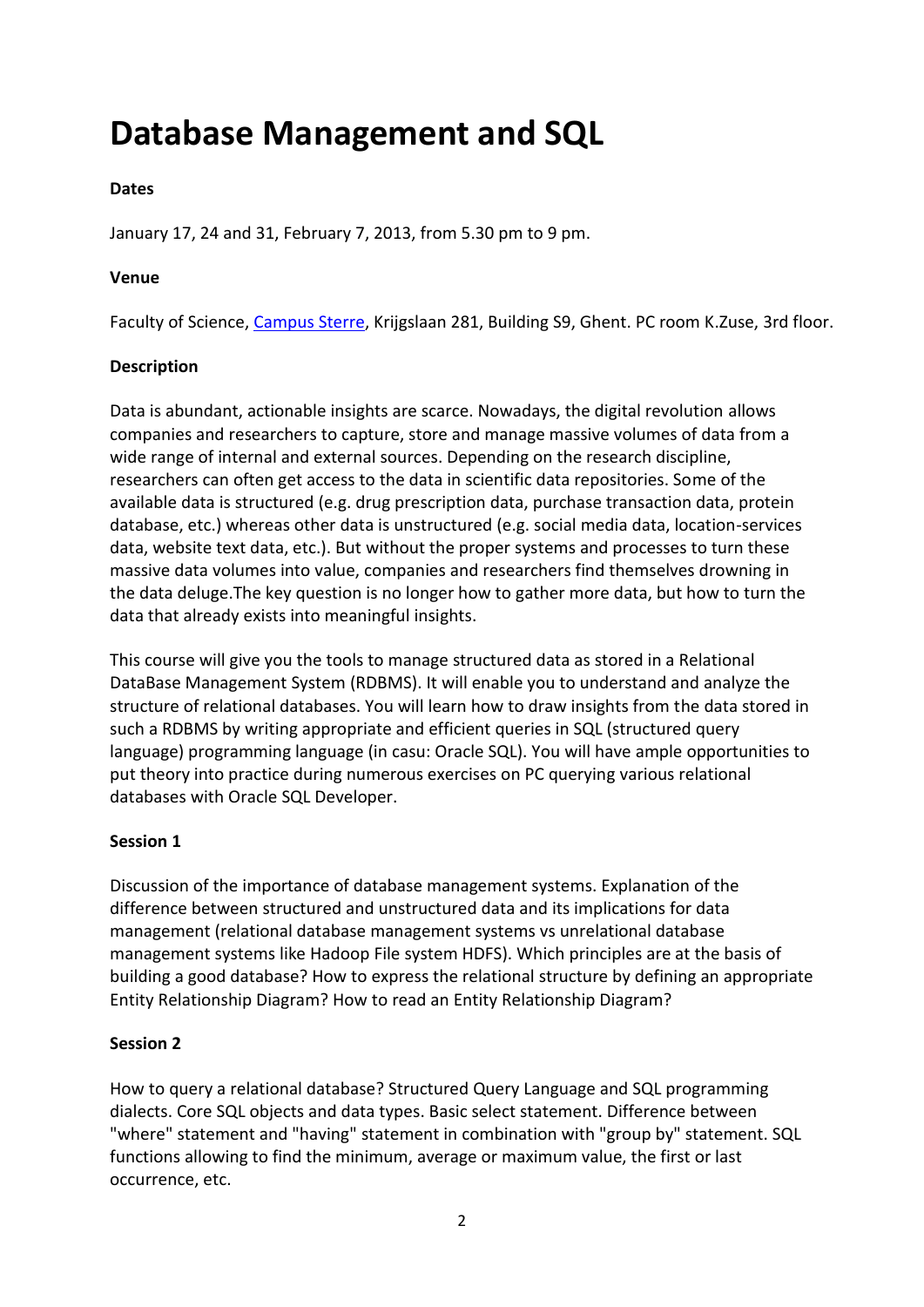#### **Session 3**

Advanced select statement: inner and outer joins, correlated queries, with statement. These advanced statements allow you to gain rich insights by combining data from multiple tables.

#### **Session 4**

How to increase programming efficiency? Using views and sorting indexes. How to update a table? How to define a stored procedure? An integrated exercise will allow you to test your ability to gain insights from a relational database by defining appropriate and efficient SQL queries.

#### **Target audience**

This introductory course targets participants who are interested in how to turn structured data as stored in a relational database management system into valuable insights.

#### **Course prerequisites**

The course is open to all.

#### **Teacher**



Dr. **Anita Prinzie** obtained a PhD in Applied Economics from the University of Ghent specializing in data mining and analytical Customer Relationship Management (aCRM). Anita also worked as a post-doctoral researcher at Ghent University and Manchester Business School. Triggered by the challenge of translating analysis insights into value generating business recommendations, she

joined Solutions-2 in 2010 as senior consultant. She is now innovation manager responsible for managing the innovation process. Anita is also a visiting professor at the Department of Marketing at Gent University. Her main expertise is datamining and predictive modelling with applications in analytical Customer Relationship Management (aCRM). She is also interested in the development of decision-support systems and web personalization. Most recently she is interested in social media mining and natural language processing.

#### **Course material**

Copies of lecture notes.

Recommended handbook (optional):

Beginning Oracle SQL (Expert's Voice in Oracle), L. deHaan, K. Morton, T. Gorman, I. Jørgensen, D. Fink (2009), Apress, ISBN: 978-14302-719-70.

Th[e Full SQL Oracle Developer User Manual](http://docs.oracle.com/cd/E35137_01/appdev.32/e35117.pdf) is available online.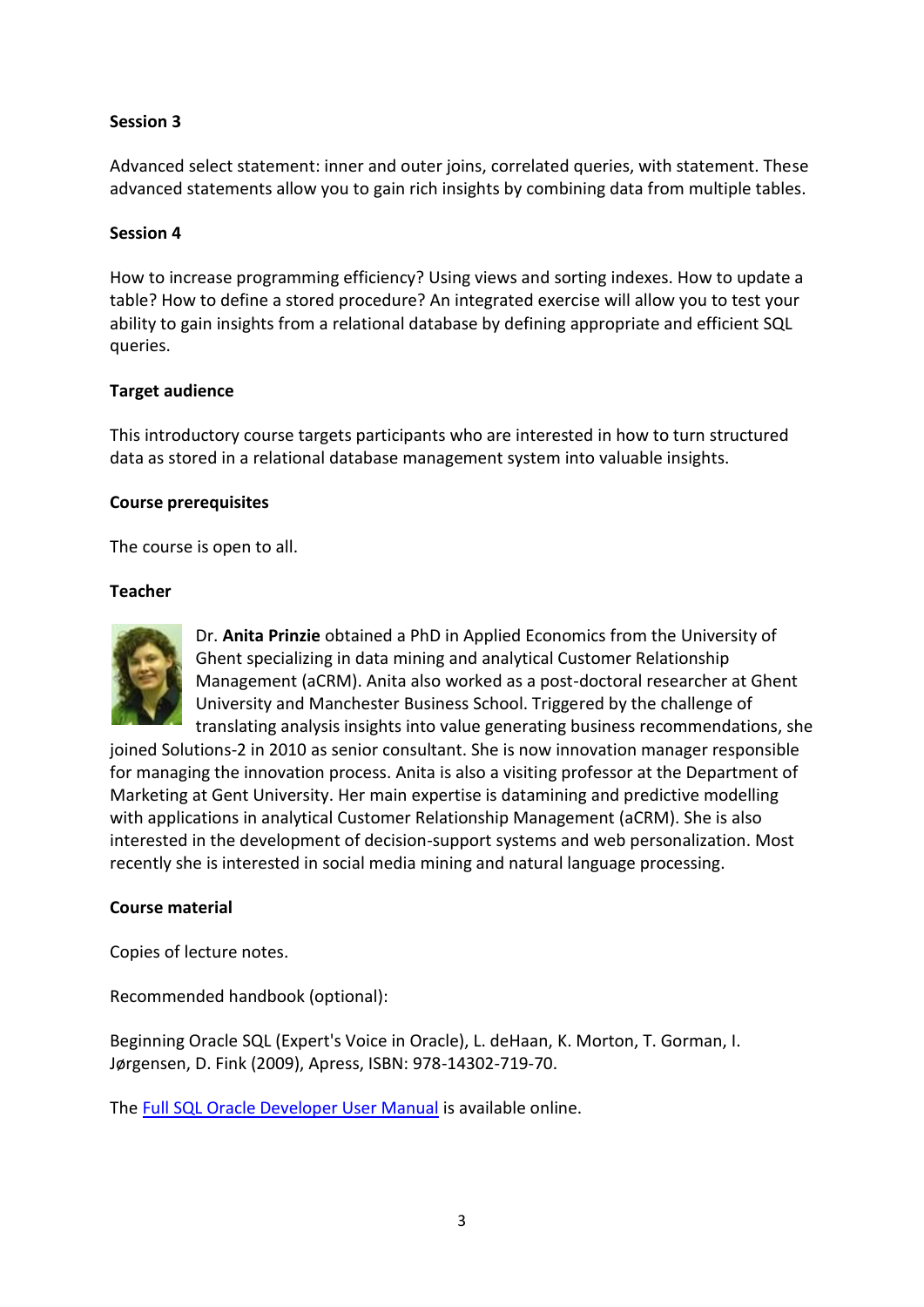### <span id="page-3-0"></span>**Introduction to R**

#### **Dates**

15, 18, 22 en 25 april 2013, telkens van 17u30 tot 21u.

#### **Venue**

Faculty of Science, Campus Sterre, Krijgslaan 281, Building S9, Ghent

#### **Description**

R is an environment for statistical computing and graphics, which is becoming increasingly popular as a tool to get insight in often complex data. While somewhat similar to other programming languages (such as C, Java and Perl), R is particularly suited for data analysis because ready-made functions are available for a wide variety of graphical and statistical techniques (classical statistical tests, linear and nonlinear modeling, time-series analysis, classification, clustering, ...). The base R program can be extended with user-submitted packages, which means new techniques are often implemented in R prior to being available in other software. This is one of the reasons why R is becoming the de facto standard in certain fields such as bioinformatics (Bioconductor) and financial services.

This course introduces the use of the R environment for the implementation of data management, data exploration, basic statistical analysis and automation of procedures.

The course starts with a description of the R GUI, the use of the command line and an overview of basic data structures. The application of standard procedures to import data or to export results to external files will be illustrated. Creation of new variables, subsetting, merging and stacking of data sets will be covered in the data management section. Exploration of the data by histograms, box plots, scatter plots, summary numbers, correlation coefficients and cross-tabulations will be performed. Simple statistical procedures that will be covered are: comparison of observed group means (t-test, ANOVA and their non-parametric versions) and proportions, test for independence in 2-way cross tables and linear regression (focusing on the implementation in R of the statistical methods that are the subject of other modules of the statistics course). Finally, installing new packages and automation of analysis procedures will also be discussed.

Practical sessions and specific exercises will be provided to allow the participants to practice their R skills in interaction with the teachers.

#### **Target audience and Doctoral Schools**

This course targets participants with little to no R-programming experience who wish to start using R for their data manipulation, data exploration or statistical analysis.

This course can be incorporated in a UGent doctoral training program and is eligible for a refund under certain [conditions.](https://edit.ugent.be/we/nl/diensten/ipvw-ices/inschrijven/doctoralschools)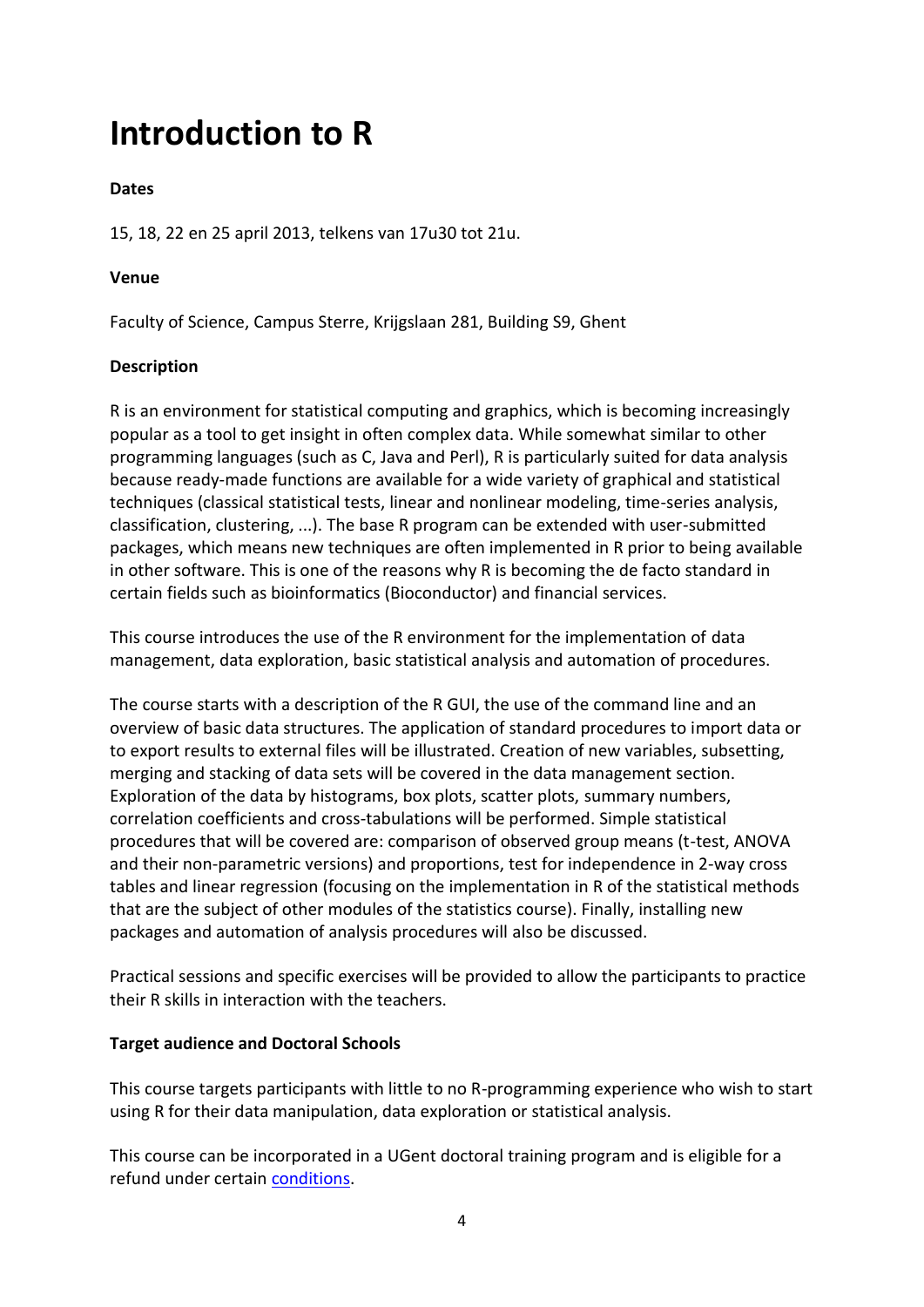#### **Course prerequisites**

The course is open to all. Knowledge of basic statistical concepts and experience with other programming languages are considered advantages, but not required for learning the R language.

#### **Teacher**



Dr. **Geert Silversmit** has a PhD in Physics from Ghent University, post-doctoral experience in analytical chemistry and a training in Statistical Data Analysis. He is currently working at Stat-Gent CRESCENDO, the Industrial Research Fund (IOF) valorization consortium with the mission to valorize UGent statistical expertise.

#### **Course material**

Copies of lecture notes. The presented material is the result of an UA-UGent collaboration.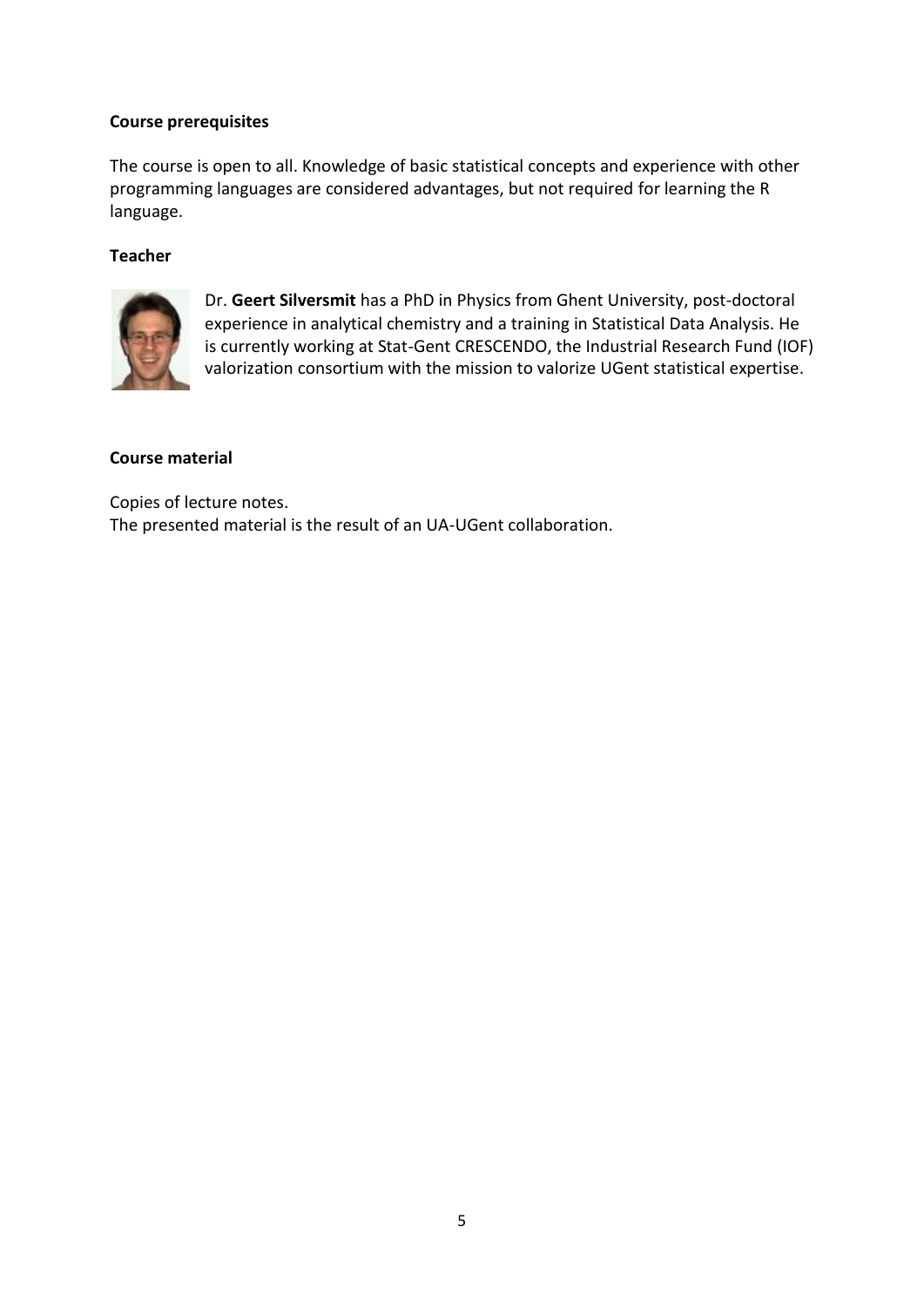## <span id="page-5-0"></span>**Software development in R**

#### **Dates**

Thursday May 16 and 30, 2013, from 5.30 pm to 9 pm.

#### **Venue**

Faculty of Science, Campus Sterre, Krijgslaan 281, Building S9, Ghent.

#### **Description**

#### **May 16 - Architect: making the most out of R**

R has become the lingua franca of statistical computing and Architect is an integrated development environment (IDE) that has been designed to make the most out of R.

Architect is based on the award-winning Eclipse IDE and aims at increasing R users' pleasure, programming comfort and productivity.

The IDE is open source and freely available from [OpenAnalytics.](http://www.openanalytics.eu/)

This session will primarily focus on the tool set Architect offers to R users.

#### **May 30 - Building R packages with Architect**

One of the reasons for the big succes of R is the possibility to share and distribute modules ('packages') among users in a standardized way.

In this hands-on training we start from an R function and go all the way to building an R package. Topics that will be dealt with are

- anatomy and physiology of an R package
- technical and functional documentation (Rd, Roxygen, vignettes)
- the nuts and bolds of namespaces
- the R package checker
- sharing your package with the world

#### **Doelpubliek**

16/05: R users.

30/05: Intermediate R users that have experience writing R functions and have had good exposure to R packages.

#### **Toelatingsvoorwaarden**